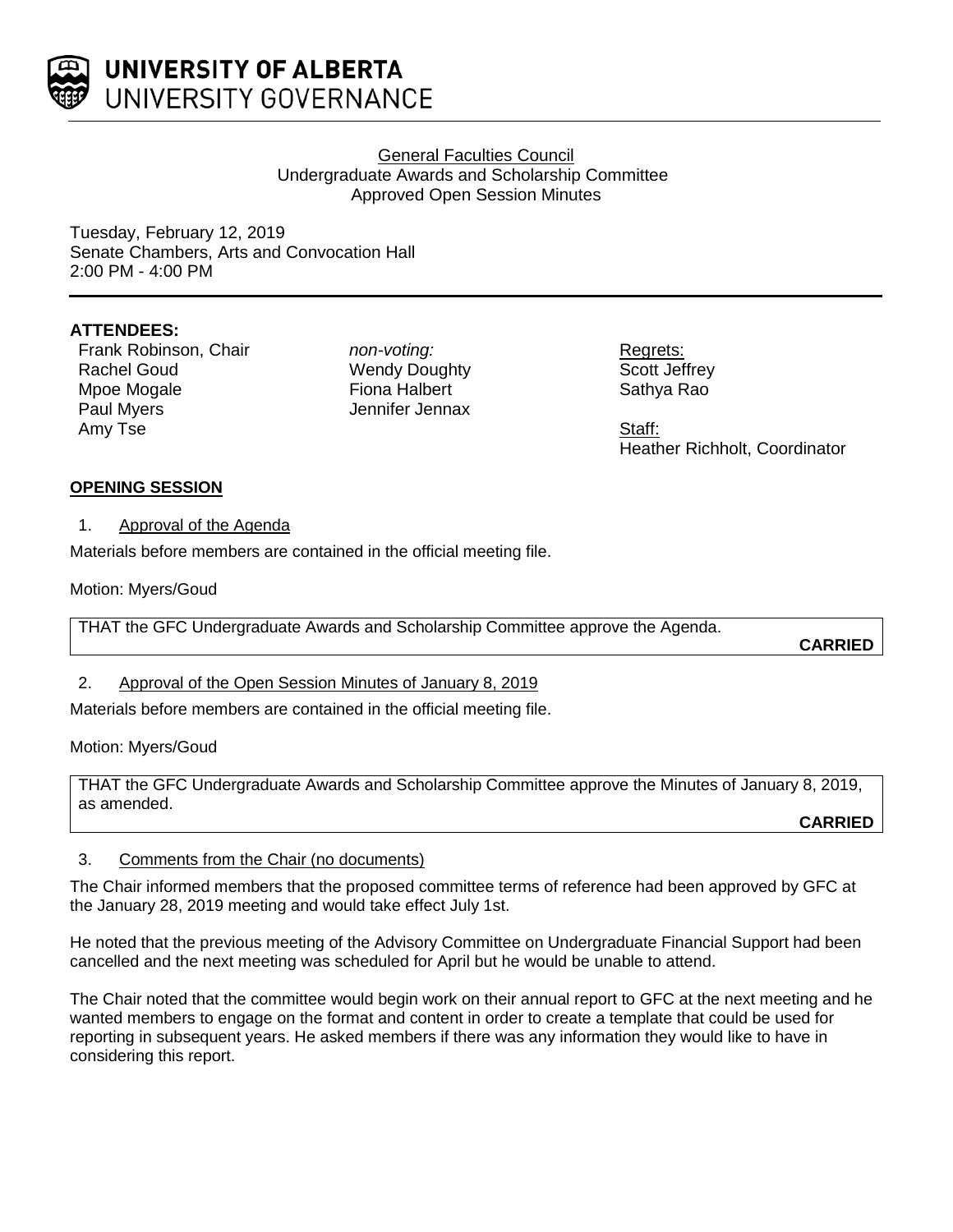## *Discussion*:

Members discussed timelines and member contributions to the report as well as some unusual awards and terms of awards that had been approved over the past months. Members asked for data on the numbers and amounts of funding available to students by Faculty compared to enrollment numbers by Faculty, and data on awards that were issued to students with disabilities. Members discussed the importance of considering the data in order to see the big picture.

Ms Halbert agreed to provide the requested data to the members for the next meeting. Ms Richholt agreed to send members the link to the 2017/2018 Annual Report on Undergraduate Student Financial Support.

# **ACTION ITEMS**

### 4. New Annually Funded Financial Supports for Approval

Materials before members are contained in the official meeting file.

*Presenter(s)*: Fiona Halbert, Assistant Registrar, Student Financial Support, Office of the Registrar; Shari Klassen, Specialist, Student Financial Support, Office of the Registrar

*Purpose of the Proposal*: To approve new annually funded undergraduate awards and bursaries.

#### *Discussion*:

Members discussed how year of program was determined for co-op students by completion of credits; the distribution of funds for a pool of athletics awards; and the value of a major award and how that definition is applied.

Members also asked about the distribution of athletics awards for male and female athletes and were informed about the regulations of the governing sport bodies: University Sports (USports) for U of A teams and Canadian Collegiate Athletic Association (CCAA) for colleges and Augustana Faculty teams.

#### Motion: Goud/Tse

THAT the GFC Undergraduate Awards and Scholarship Committee approve, with delegated authority from General Faculties Council, the following new annually funded Undergraduate Awards and Bursaries, as submitted by Student Financial Support and as set forth in Attachment 1, to be effective immediately: Dr James G MacGregor Memorial Bursary in Civil Engineering Eldon Foote Excellence in Track & Field Award/Scholarship

**CARRIED**

#### 5. New Endowed Financial Supports for Approval

Materials before members are contained in the official meeting file.

*Presenter(s)*: Fiona Halbert, Assistant Registrar, Student Financial Support, Office of the Registrar; Shari Klassen, Specialist, Student Financial Support, Office of the Registrar

*Purpose of the Proposal*: To approve new annually funded undergraduate awards and bursaries.

#### *Discussion*:

Members discussed being from the city of Edmonton as an award criteria and the processes regulating emergency bursaries.

Motion: Myers/Goud